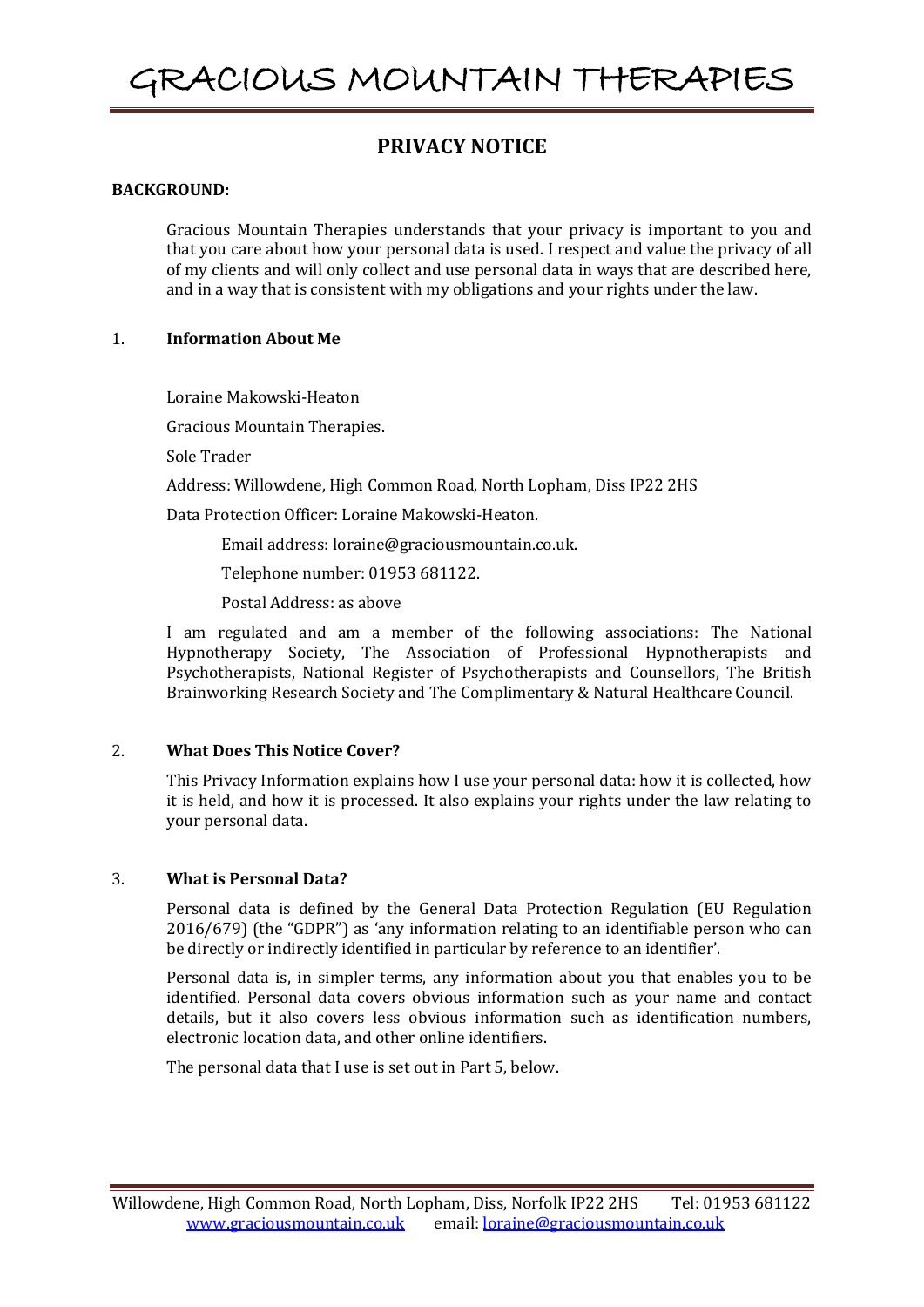## 4. **What Are My Rights?**

Under the GDPR, you have the following rights, which I will always work to uphold:

- a) The right to be informed about my collection and use of your personal data. This Privacy Notice should tell you everything you need to know, but you can always contact me to find out more or to ask any questions using the details in Part 11.
- b) The right to access the personal data I hold about you. Part 10 will tell you how to do this.
- c) The right to have your personal data rectified if any of your personal data held by me is inaccurate or incomplete. Please contact me using the details in Part 11 to find out more.
- d) The right to be forgotten, i.e. the right to ask me to delete or otherwise dispose of any of your personal data that I have. Please contact me using the details in Part 11 to find out more.
- e) The right to restrict (i.e. prevent) the processing of your personal data.
- f) The right to object to me using your personal data for a particular purpose or purposes.
- g) The right to data portability. This means that you can ask me for a copy of your personal data held by me to re-use with another service or business in many cases.
- h) Rights relating to automated decision-making and profiling. I do not use your personal data in this way

For more information about my use of your personal data or exercising your rights as outlined above, please contact me using the details provided in Part 11.

Further information about your rights can also be obtained from the Information Commissioner's Office or your local Citizens Advice Bureau.

If you have any cause for complaint about my use of your personal data, you have the right to lodge a complaint with the Information Commissioner's Office.

# 5. **What Personal Data Do You Collect?**

I may collect some or all of the following personal data (this may vary according to your relationship with me):

- Name:
- Date of birth;
- Gender;
- Address;
- Email address;
- Telephone number;
- Profession;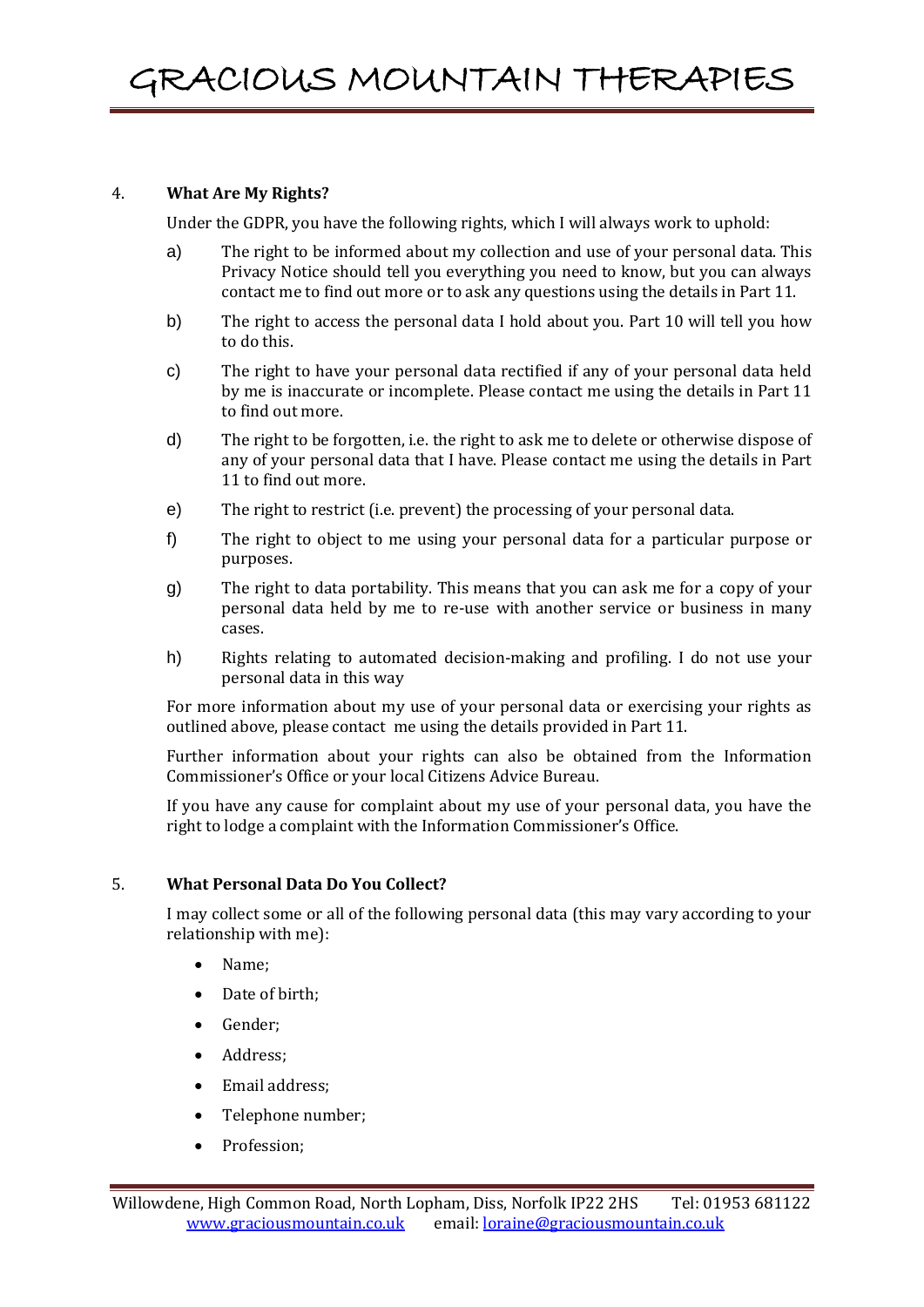- Payment information;
- Information about your preferences and interests;
- Nature of problem;
- Treatment given;
- Progress;

#### 6. **How Do You Use My Personal Data?**

Under the GDPR, I must always have a lawful basis for using personal data. This may be because the data is necessary for my performance of a contract with you, because you have consented to my use of your personal data, or because it is in my legitimate business interests to use it. Your personal data will be used for the following purposes:

- Supplying my services to you. Your personal details are required in order for me to enter into a contract with you.
- Personalising and tailoring my services for you.
- Communicating with you. This may include responding to emails or calls from you.
- Supplying you with information by email, telephone and/or post that you have opted-in to (you may unsubscribe or opt-out at any time by letting me know by contacting me by email, phone or post).

#### 7. **How Long Will You Keep My Personal Data?**

I will not keep your personal data for any longer than is necessary in light of the reason(s) for which it was first collected. Your personal data will therefore be kept for the following period of a minimum of seven years for insurance purposes.

#### 8. **How and Where Do You Store or Transfer My Personal Data?**

I will only store your personal data in the UK. This means that it will be fully protected under the GDPR.

The security of your personal data is essential to me, and to protect your data, I take a number of important measures, including the following:

- All manual files are kept in a locked filing cabinet to which I am the only person who has access.
- The locked filing cabinet is in my clinic room which is locked when I am not inside.
- The clinic room is sited within my home which is securely locked when there is no one there.

Willowdene, High Common Road, North Lopham, Diss, Norfolk IP22 2HS Tel: 01953 681122 [www.graciousmountain.co.uk](http://www.graciousmountain.co.uk/) email[: loraine@graciousmountain.co.uk](mailto:loraine@graciousmountain.co.uk)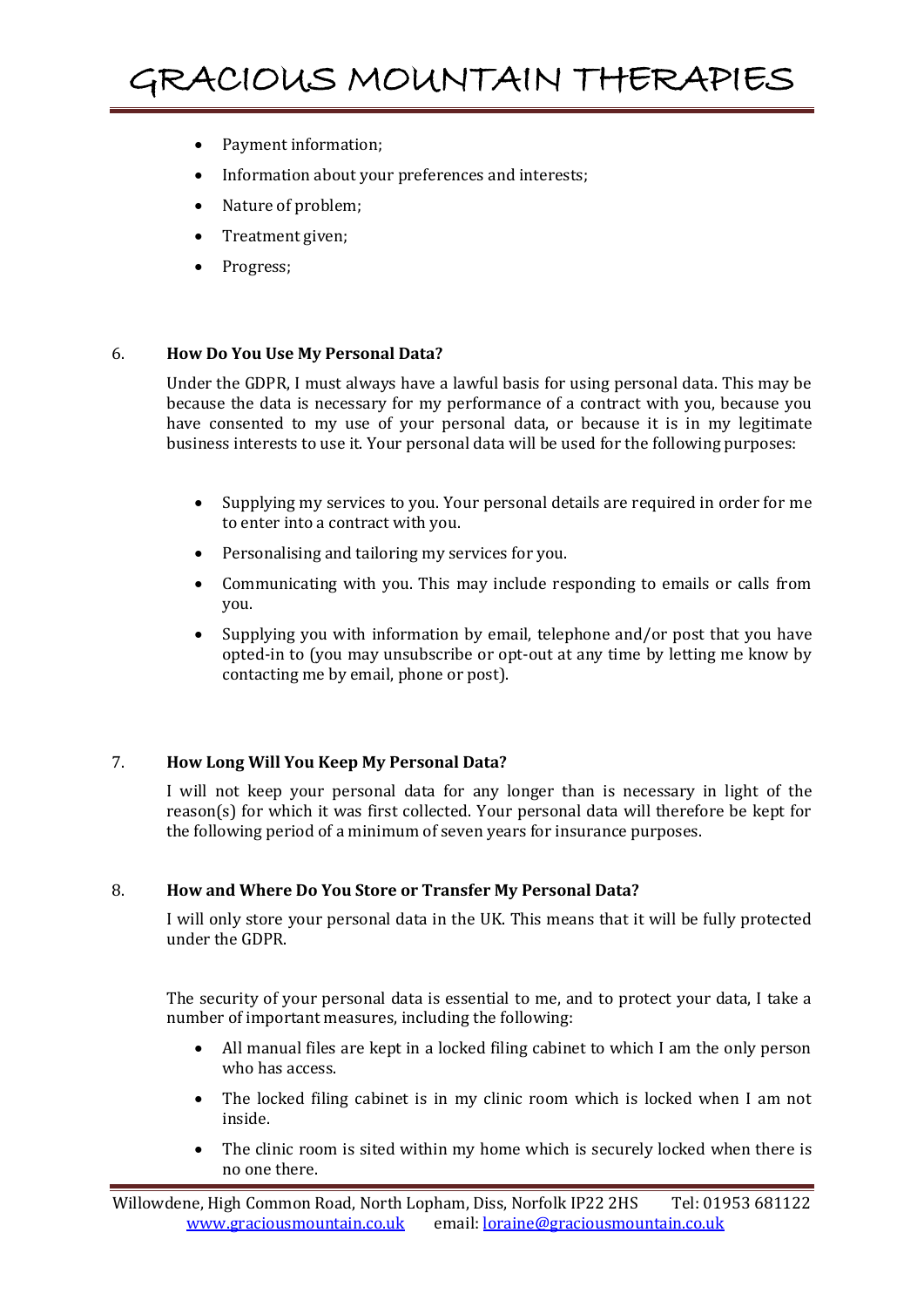- Personal contact details are not kept on my mobile phone and texts are deleted.
- Email communications are either deleted or password protected.
- Once clients have finished treatment then files are securely archived and for insurance purposes are kept for a minimum of seven years.
- If a client wishes to give Gracious Mountain Therapies a review or recommendation for future marketing purposes, all names are changed and no information given that would allow the client to be recognised.
- For my own continuous professional development and supervision purposes, only age and gender of any clients are used during supervision.

#### 9. **Do You Share My Personal Data?**

I will not share any of your personal data with any third parties for any purposes, subject to one important exception.

In some limited circumstances, I may be legally required to share certain personal data, which might include yours, if I am involved in legal proceedings or complying with legal obligations, a court order, or the instructions of a government authority.

#### 10. **How Can I Access My Personal Data?**

If you want to know what personal data I have about you, you can ask me for details of that personal data and for a copy of it (where any such personal data is held). This is known as a "subject access request".

All subject access requests should be made in writing and sent to the email or postal addresses shown in Part 11.

There is not normally any charge for a subject access request. If your request is 'manifestly unfounded or excessive' (for example, if you make repetitive requests) a fee may be charged to cover my administrative costs in responding.

I will respond to your subject access request within two weeks and, in any case, not more than one month of receiving it. Normally I aim to provide a complete response, including a copy of your personal data within that time. In some cases, however, particularly if your request is more complex, more time may be required up to a maximum of three months from the date I receive your request. You will be kept fully informed of my progress.